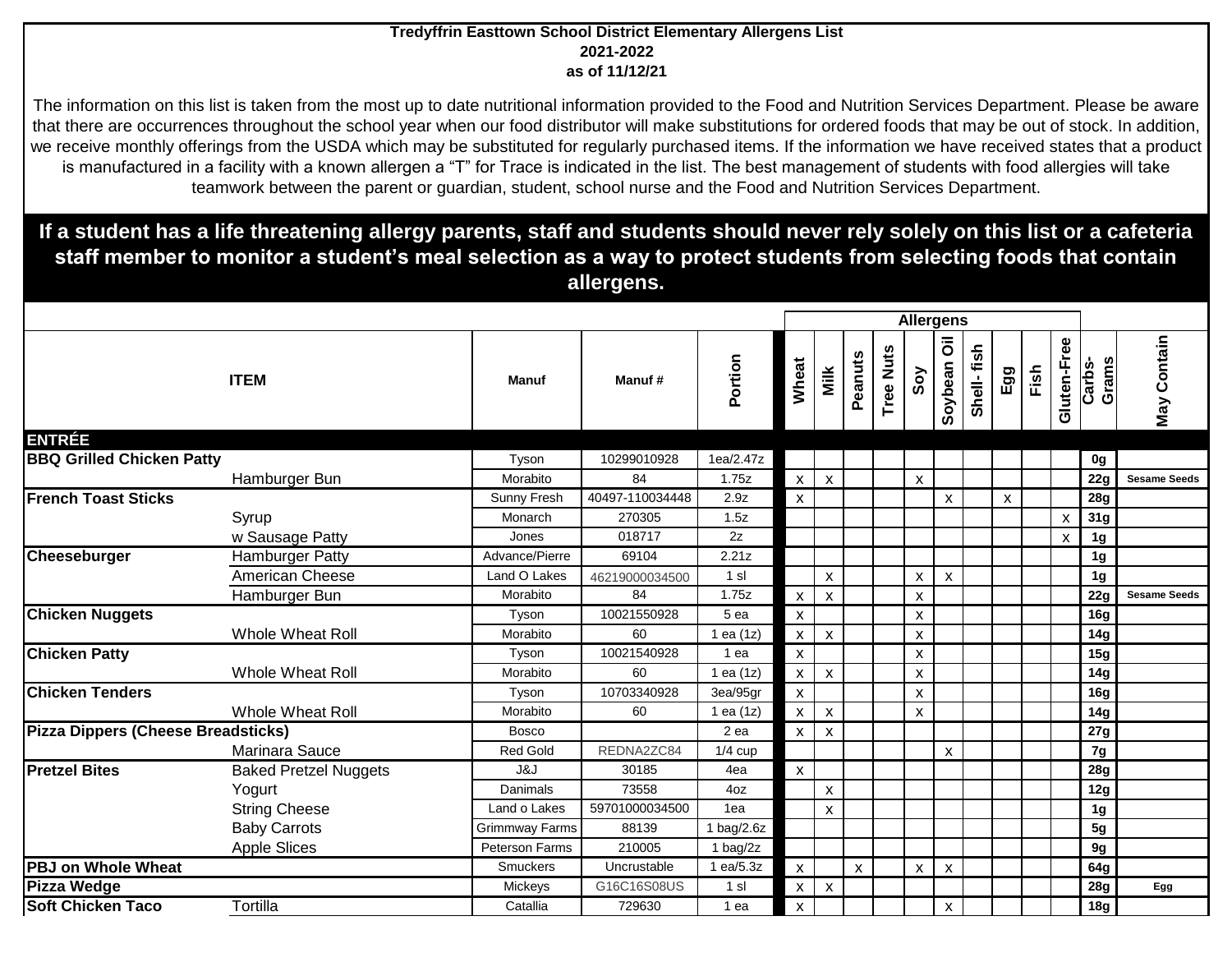|                                 | <b>ITEM</b>                 | Manuf           | Manuf#            | Portion       | Wheat              | Milk               | Peanuts | <b>Tree Nuts</b> | Soy                       | Soybean Oil               | Shell-fish | Egg                | Fish | Gluten-Free | Grams<br>Carbs- | May Contain         |
|---------------------------------|-----------------------------|-----------------|-------------------|---------------|--------------------|--------------------|---------|------------------|---------------------------|---------------------------|------------|--------------------|------|-------------|-----------------|---------------------|
|                                 | Chicken Fajita Meat         | Tyson           | 4621-0928         | 3z            |                    |                    |         |                  |                           |                           |            |                    |      |             | 2g              |                     |
|                                 | <b>Shredded Cheddar</b>     | Land o lakes    | 41749000034500    | 1z            |                    | X                  |         |                  |                           |                           |            |                    |      |             | 1g              |                     |
|                                 | <b>Diced Tomato</b>         |                 |                   | $1/4$ cup     |                    |                    |         |                  |                           |                           |            |                    |      |             | 1.2g            |                     |
|                                 | <b>Shredded Lettuce</b>     |                 |                   | $1/4$ cup     |                    |                    |         |                  |                           |                           |            |                    |      |             | .5g             |                     |
|                                 | Salsa                       | Red Gold        | SC <sub>2</sub> Z | 3oz           |                    |                    |         |                  |                           |                           |            |                    |      |             | 5g              |                     |
| <b>Yogurt Bites,</b>            | 4z Yogurt                   | Dannon Danimals |                   | 1 ea          |                    | X                  |         |                  |                           |                           |            |                    |      |             | 12g             |                     |
|                                 | <b>Bug Bite Grahamns Or</b> | Kellogs         | 6442              | 2(.75)        | $\pmb{\mathsf{X}}$ |                    |         |                  | X                         | X                         |            |                    |      |             | 42g             |                     |
|                                 | <b>Tiger Bite Grahams</b>   | Kellogs         | 40221             | (2).75        | $\mathsf X$        |                    |         |                  | $\boldsymbol{\mathsf{x}}$ | X                         |            |                    |      |             | 42g             |                     |
|                                 | <b>Fresh Grapes</b>         | <b>USDA</b>     | 009131            | $1/2$ cup     |                    |                    |         |                  |                           |                           |            |                    |      |             | 1g              |                     |
| Veggie Burger & Cheese on a Bun |                             | Morningstar     | 028989499387      | 1(2,9z)       | $\mathsf{x}$       | $\pmb{\mathsf{x}}$ |         |                  | $\pmb{\mathsf{X}}$        |                           |            | $\pmb{\mathsf{x}}$ |      |             | 16g             |                     |
|                                 | Hamburger Bun               | Morabito        | 84                | 1.75z         | $\mathsf X$        | $\pmb{\mathsf{X}}$ |         |                  | $\boldsymbol{\mathsf{X}}$ |                           |            |                    |      |             | 22g             | <b>Sesame Seeds</b> |
|                                 | American Cheese             | Land o Lakes    | 46219000034500    | 1 sl          |                    | $\pmb{\mathsf{x}}$ |         |                  | $\boldsymbol{\mathsf{x}}$ | $\boldsymbol{\mathsf{x}}$ |            |                    |      |             | 1 <sub>g</sub>  |                     |
| <b>FRUIT</b>                    |                             |                 |                   |               |                    |                    |         |                  |                           |                           |            |                    |      |             |                 |                     |
| <b>Apple Juice</b>              |                             | Suncup          | 90301             | 4z            |                    |                    |         |                  |                           |                           |            |                    |      |             | 14g             |                     |
| <b>Apple Slices</b>             |                             | Peterson Farms  | 210005            | 1 bag/2z      |                    |                    |         |                  |                           |                           |            |                    |      |             | 9g              |                     |
| <b>Apple-Fresh</b>              |                             | usda            | 009003            | 1 ea          |                    |                    |         |                  |                           |                           |            |                    |      |             | 20.5g           |                     |
| Applesauce                      |                             | usda            | 100208            | $1/2$ cup     |                    |                    |         |                  |                           |                           |            |                    |      |             | 14g             |                     |
| <b>Banana</b>                   |                             | usda            | 009040            | 1 ea          |                    |                    |         |                  |                           |                           |            |                    |      |             | 23g             |                     |
| <b>Grape Juice</b>              |                             | Suncup          | 090501            | 4z            |                    |                    |         |                  |                           |                           |            |                    |      |             | 19g             |                     |
| Grapes, Fresh                   |                             | usda            | 009131            | $1/2$ cup     |                    |                    |         |                  |                           |                           |            |                    |      |             | 8g              |                     |
| <b>Mixed Fruit in Juice</b>     |                             | usda            | 110233            | $1/2$ cup     |                    |                    |         |                  |                           |                           |            |                    |      |             | 18 <sub>g</sub> |                     |
| <b>Orange Juice</b>             |                             | Suncup          | 90103             | 4z            |                    |                    |         |                  |                           |                           |            |                    |      |             | 14g             |                     |
| <b>Orange Smiles</b>            |                             | usda            | 100283            | 4 ea          |                    |                    |         |                  |                           |                           |            |                    |      |             | 16g             |                     |
| <b>Peaches in Juice</b>         |                             | usda            | 100219            | $1/2$ cup     |                    |                    |         |                  |                           |                           |            |                    |      |             | 14g             |                     |
| Pears                           |                             | usda            | 100226            | $1/2$ cup     |                    |                    |         |                  |                           |                           |            |                    |      |             | 19g             |                     |
| Pears, Fresh                    |                             | usda            | 100279            | 1 ea          |                    |                    |         |                  |                           |                           |            |                    |      |             | 26g             |                     |
| <b>Pineapple Chunks</b>         |                             | usda            | 050375            | $1/2$ cup     |                    |                    |         |                  |                           |                           |            |                    |      |             | 17g             |                     |
| <b>VEGETABLES</b>               |                             |                 |                   |               |                    |                    |         |                  |                           |                           |            |                    |      |             |                 |                     |
| <b>Baby Carrots</b>             |                             | Grimmway Farms  | 88139             | 1 $bag/2.6z$  |                    |                    |         |                  |                           |                           |            |                    |      |             | 5g              |                     |
| <b>Baked Beans</b>              |                             | usda            | 050481            | $1/2$ cup     |                    |                    |         |                  |                           |                           |            |                    |      |             | 27g             |                     |
| <b>Black Beans</b>              |                             | usda            | 050502            | $1/2$ cup     |                    |                    |         |                  |                           |                           |            |                    |      |             | 20g             |                     |
| <b>Broccoli</b>                 |                             | usda            | 011090            | $1/2$ cup     |                    |                    |         |                  |                           |                           |            |                    |      |             | 3g              |                     |
| <b>Carrot Sticks</b>            |                             | usda            | 011124            | $1/2$ cup     |                    |                    |         |                  |                           |                           |            |                    |      |             | 2g              |                     |
| Corn                            |                             | usda            | 100348            | $1/2$ cup     |                    |                    |         |                  |                           |                           |            |                    |      |             | 16g             |                     |
| <b>Cucumber Slices</b>          |                             | usda            | 011205            | $1/2$ cup     |                    |                    |         |                  |                           |                           |            |                    |      |             | 2g              |                     |
| <b>Green Beans</b>              |                             | usda            | 100351            | $1/2$ cup     |                    |                    |         |                  |                           |                           |            |                    |      |             | 4g              |                     |
| Peas                            |                             | usda            | 100350            | $1/2$ cup     |                    |                    |         |                  |                           |                           |            |                    |      |             | 11g             |                     |
| <b>Potato Puffs, Baked</b>      |                             |                 |                   |               |                    |                    |         |                  |                           |                           |            |                    |      |             | 17g             |                     |
| <b>BEVERAGES</b>                |                             |                 |                   |               |                    |                    |         |                  |                           |                           |            |                    |      |             |                 |                     |
| Dairy Pure 1% White             |                             | Lehigh Valley   |                   | 8z            |                    | X                  |         |                  |                           |                           |            |                    |      |             | 13g             |                     |
| Dairy Pure Non Fat              |                             | Lehigh Valley   |                   | $8\mathsf{z}$ |                    | $\mathsf X$        |         |                  |                           |                           |            |                    |      |             | 13g             |                     |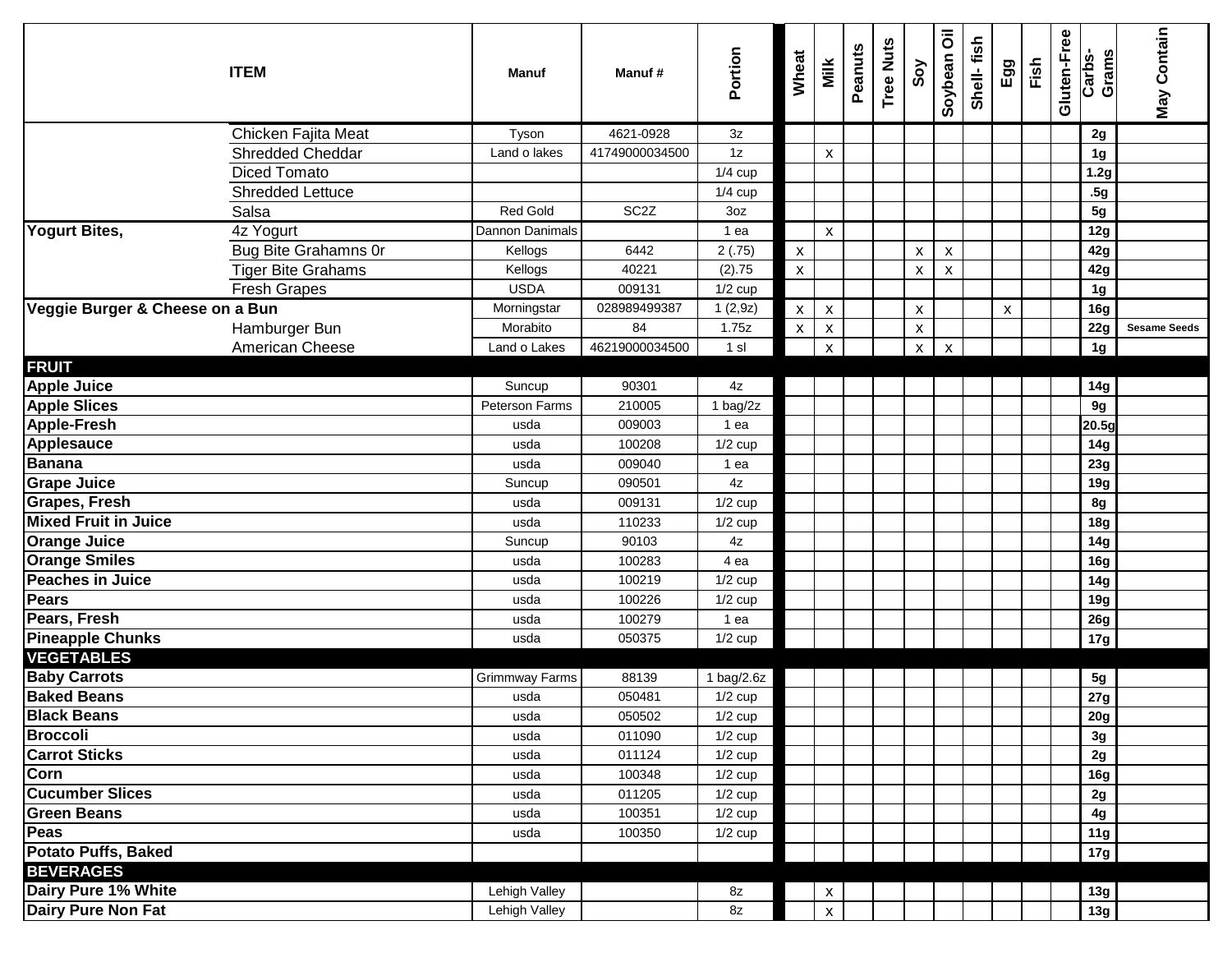| <b>ITEM</b>                                                  | Manuf                 | Manuf#         | Portion      | Wheat              | Milk                      | Peanuts | <b>Tree Nuts</b> | Soy                       | $\overline{\overline{\textbf{o}}}$<br>Soybean | Shell-fish | Egg | Fish | Gluten-Free               | Carbs-<br>Grams | <b>May Contain</b> |
|--------------------------------------------------------------|-----------------------|----------------|--------------|--------------------|---------------------------|---------|------------------|---------------------------|-----------------------------------------------|------------|-----|------|---------------------------|-----------------|--------------------|
| <b>TruMoo Non-Fat Chocolate</b>                              | Wawa                  |                | 8z           |                    | X                         |         |                  |                           |                                               |            |     |      |                           | 20g             |                    |
| <b>SNACKS</b>                                                |                       |                |              |                    |                           |         |                  |                           |                                               |            |     |      |                           |                 |                    |
| <b>Cheese Curls PIn Bag</b>                                  | Herr'S                | 202            | 42/1Z        |                    | X                         |         |                  |                           |                                               |            |     |      | X                         | 13g             |                    |
| <b>Chip Cheese Crunchy Bkd WG</b>                            | Frito Lay             | 62933          | 104 EA       |                    | X                         |         |                  |                           |                                               |            |     |      |                           | 16g             |                    |
| <b>Chip Corn Reg</b>                                         | Fritos                | 32405          | 104/1Z       |                    |                           |         |                  |                           |                                               |            |     |      | $\boldsymbol{\mathsf{x}}$ | <b>16g</b>      |                    |
| <b>Chip Multgrn Cheddar Hrvst</b>                            | Sun Chips             | 11152          | 104/1Z       | $\pmb{\mathsf{X}}$ | X                         |         |                  |                           |                                               |            |     |      |                           | 19g             |                    |
| <b>Chip Multgrn Grdn Salsa</b>                               | Sun Chips             | 36445          | 104/1Z       | $\pmb{\mathsf{X}}$ | $\pmb{\mathsf{X}}$        |         |                  |                           |                                               |            |     |      |                           | 19g             |                    |
| <b>Chip Potato Bkd Bbq Crisp</b>                             | <b>Baked Lays</b>     | 32078          | 60/.875Z     |                    | $\pmb{\mathsf{x}}$        |         |                  | X                         | X                                             |            |     |      | $\boldsymbol{\mathsf{x}}$ | 19g             |                    |
| <b>Chip Potato Bkd Orig Tff</b>                              | Herr'S                | 257            | 30/1Z        |                    |                           |         |                  |                           |                                               |            |     |      | $\boldsymbol{\mathsf{x}}$ | 22g             |                    |
| Chip Potato Bkd Sour Cream & Cheddar                         | <b>Bkd Ruffls</b>     | 56882          | 60/.8Z       |                    | $\mathsf{x}$              |         |                  |                           | X                                             |            |     |      | х                         | 17g             |                    |
| Chip Potato Bkd Sr Cream & Chdr                              | Herr'S                | 265            | 30/1Z        |                    | $\pmb{\mathsf{x}}$        |         |                  |                           |                                               |            |     |      | X                         | 21g             |                    |
| <b>Chip Potato PIn Tff Bag</b>                               | Herr'S                | 107            | 84/1Z        |                    |                           |         |                  |                           |                                               |            |     |      | X                         | 22g             |                    |
| <b>Chip Potato Rdgd PIn Tff</b>                              | Herr'S                | 101            | 48/.5Z       |                    |                           |         |                  |                           |                                               |            |     |      | х                         | 22g             |                    |
| Chip Potato Reg Crisps Bkd<br>Chip Potato Sour Cream & Onion | <b>Baked Lays</b>     | 33625          | 60/.875Z     |                    |                           |         |                  | X                         |                                               |            |     |      | X                         | 19g             |                    |
|                                                              | <b>Baked Lays</b>     | 33627          | 60/.875Z     |                    | X                         |         |                  | X                         |                                               |            |     |      | X                         | 19g             |                    |
| <b>Chip Tortilla Cool Ranch Rf</b>                           | Doritos               | 00028400360968 | 72/1Z        |                    | X                         |         |                  |                           |                                               |            |     |      |                           | 20g             |                    |
| <b>Chip Tortilla Corn Bkd Scoop</b>                          | Tostitos              | 42537          | 72/.875Z     |                    |                           |         |                  |                           |                                               |            |     |      |                           | 19g             |                    |
| <b>Chip Tortilla Corn Bkd Scoop</b>                          | <b>Tostitos</b>       | 42391          | 4/16Z        |                    |                           |         |                  |                           |                                               |            |     |      |                           | 22g             |                    |
| <b>Chip Tortilla Nacho Cheese</b>                            | Doritos               | 31748          | 72/1Z        |                    | X                         |         |                  |                           |                                               |            |     |      |                           | 20 <sub>g</sub> |                    |
| Chip Tortilla WG Rnd                                         | Tostitos              | 18792          | 104/.87Z     |                    |                           |         |                  |                           |                                               |            |     |      |                           | 18g             |                    |
| <b>Cookie Choc Chip WG</b>                                   | Grandma'S             | 66154          | 80/1.22Z     | $\mathsf{X}^-$     | $\boldsymbol{\mathsf{X}}$ |         |                  | X                         |                                               |            |     |      |                           | 25g             |                    |
| <b>Cookie Sugar, Fresh Baked</b>                             | Davids Cookies        | 33723          | 1z           | $\pmb{\mathsf{X}}$ |                           |         |                  | X                         |                                               |            | X   |      |                           | 18 <sub>g</sub> |                    |
| <b>Cookie Chocolate Chip, Fresh Baked</b>                    | <b>Davids Cookies</b> | 42601          |              | $\pmb{\mathsf{X}}$ | $\pmb{\mathsf{X}}$        |         |                  | $\boldsymbol{\mathsf{X}}$ |                                               |            | X   |      |                           | 23g             |                    |
| <b>Cracker Cheddar Goldfish Shpd</b>                         | Pepperidge            | 000014367      | 300/.75Z     | $\mathsf{x}$       | $\pmb{\mathsf{x}}$        |         |                  |                           |                                               |            |     |      |                           | 14g             |                    |
| <b>Cracker, Graham Cinn WG Bug Ss Bag</b>                    | Kellogg's             | 3010055644     | 210/1z       | $\pmb{\mathsf{x}}$ |                           |         |                  | X                         | $\pmb{\chi}$                                  |            |     |      |                           | 21g             |                    |
| <b>Cracker Cheese WG Sq</b>                                  | Cheez-It              | 2410010480     | 60/1Z        | $\pmb{\mathsf{X}}$ | $\pmb{\mathsf{X}}$        |         |                  | X                         |                                               |            |     |      |                           | 17g             |                    |
| <b>Cracker Prtzl Gfsh Shpd Saltd</b>                         | Pepperidge            | 000014396      | 300/.75Z     | $\pmb{\mathsf{X}}$ | X                         |         |                  |                           |                                               |            |     |      |                           | 16g             |                    |
| <b>Cracker Saltine Saltd Iw</b>                              | Keebler               | 3010001008     | 500/2 EA     | X                  |                           |         |                  | X                         | X                                             |            |     |      |                           | 5g              |                    |
| <b>Fruit Snack By Foot Brry Rs</b>                           | <b>Fruit Foot</b>     | 16000-12106    | 96/.75Z      |                    |                           |         |                  |                           |                                               |            |     |      | х                         | 17g             |                    |
| <b>Fruit Snack Mxd Brry</b>                                  | Mottsmedly            | 16000-47953    | 144/1.6Z     |                    |                           |         |                  |                           |                                               |            |     |      | $\boldsymbol{\mathsf{x}}$ | 38g             |                    |
| <b>Fruit Snack Rolup Crzy Cirs</b>                           | Frt Rollup            | 16000-11561    | 96/.5Z       |                    |                           |         |                  |                           |                                               |            |     |      | X                         | 11g             |                    |
| <b>Pastry Pop Tart Blueberry Fruited</b>                     | Kellogg's             | 3800017196     | 120/1.76Z    | $\mathsf X$        |                           |         |                  | $\pmb{\mathsf{x}}$        | $\pmb{\mathsf{x}}$                            |            |     |      |                           | 38g             |                    |
| <b>Pastry Pop Tart Cin WG</b>                                | Kellogg's             | 3800055122     | 120/1.76Z    | $\mathsf X$        |                           |         |                  | X                         | X                                             |            |     |      |                           | 50g             |                    |
| <b>Pastry Pop Tart Smores Fruited</b>                        | Kellogg's             | 3800022280     | 12/12/1.69 Z | $x \mid$           | $\pmb{\chi}$              |         |                  | X                         | $\pmb{\mathsf{X}}$                            |            | X   |      |                           | 67g             |                    |
| <b>Pastry Pop Tart Stwby Whl</b>                             | Kellogg's             | 3800055130     | 120/1.76Z    | $\mathsf X$        |                           |         |                  | X                         |                                               |            |     |      |                           | 38g             |                    |
| <b>Popcorn Cheese Cheddar White Ckd</b>                      | Smart Food            |                | 104/.625z    |                    | $\pmb{\mathsf{X}}$        |         |                  |                           |                                               |            |     |      |                           | 8g              |                    |
| <b>Pretzel Heart PIn Saltd</b>                               | Rold Gold             | 15940          | 104/.7Z      | $\mathsf X$        |                           |         |                  |                           |                                               |            |     |      |                           | 16g             |                    |
| <b>Snack Bar Rice Crispy Iw Small</b>                        | Kellogg's             | 3800051109     | 600/.39Z     |                    | X                         |         |                  | X                         |                                               |            |     |      |                           | 8.5g            |                    |
| <b>Snack Mix Chex Cheddar Iw</b>                             | Chex                  | 16000-31932    | 60/.92Z      | X                  | $\boldsymbol{\mathsf{x}}$ |         |                  |                           | X                                             |            |     |      |                           | 20g             | Soy                |
| <b>FROZEN NOVELTIES</b>                                      |                       |                |              |                    |                           |         |                  |                           |                                               |            |     |      |                           |                 |                    |
| <b>Vanilla Sandwich LF</b>                                   | Rich's                |                |              |                    | $x \mid x$                |         |                  | $\mathbf{x}$              |                                               |            |     |      |                           | 24g             |                    |